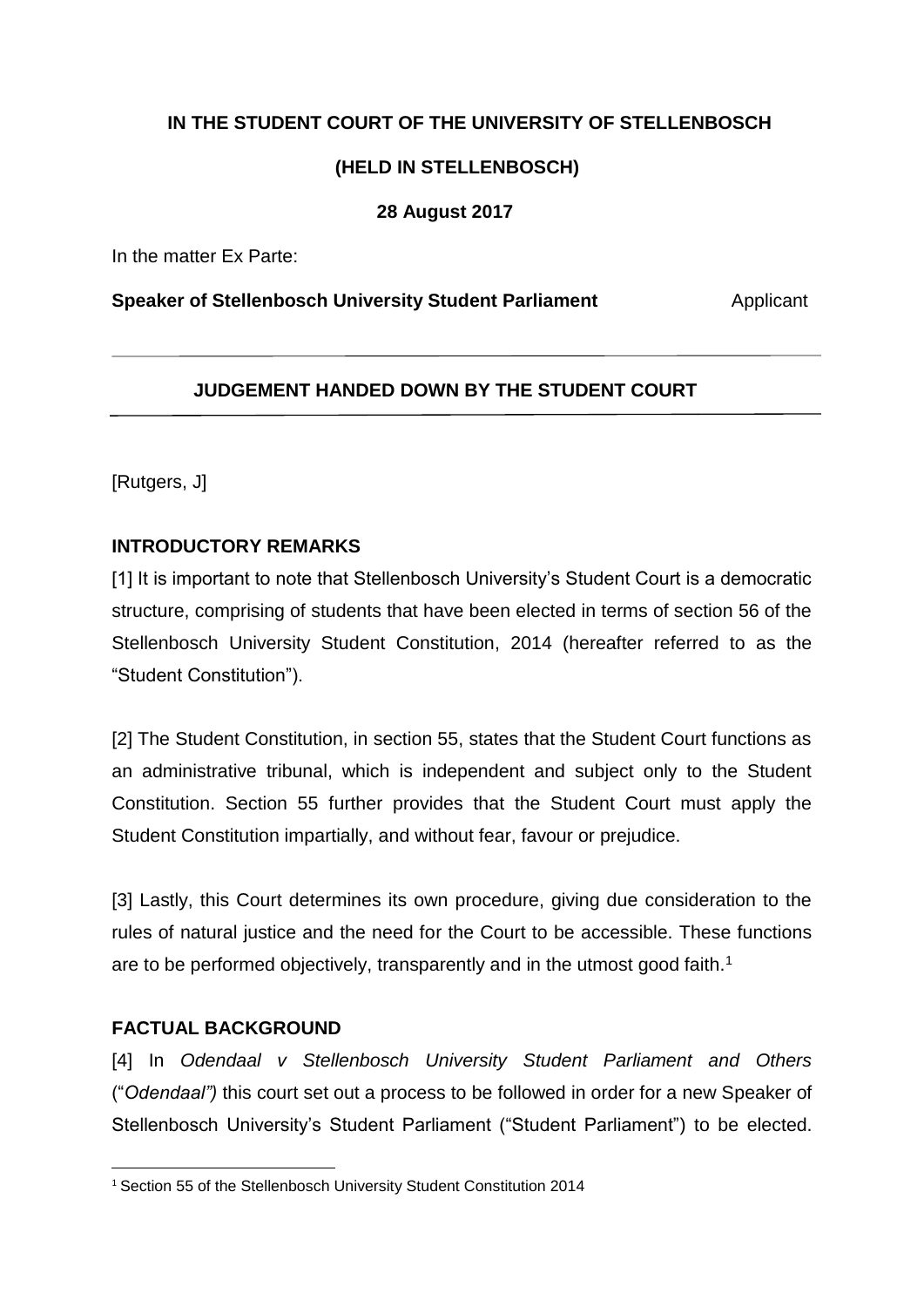This was done to ensure the rebirth of an important student structure that had been non-existent for almost two years. It was against this backdrop that the applicant in the matter, currently before the court, was elected.

[5] The process to be followed for the election of Student Parliament Committee ("parliamentary committee") is set out in section 5 of the Student Parliament Constitution, 2013, read with Addendum J1. The procedures set out in the aforementioned provisions operate on the basis that there was a fully functioning Student Parliament, and parliamentary committee, in the term preceding the election of the new parliamentary committee. This was, however, not the case.

[6] As a result of the strange circumstances that Student Parliament finds itself in, regarding the election of the parliamentary committee, the applicant has approached the court for an order confirming the powers of appointment of the Speaker of Student Parliament, where the prescribed election procedures have become inoperable.

## **APPLICABLE LAW**

[7] It is important to note, from the outset, that section 63(b) and (d) of the Student Constitution state that the court can grant a declaratory order, and any order that is fair and equitable.<sup>2</sup> Furthermore, section 62(a) provides as follows:

"The Student Court has the power to  $-$  (a) give an interpretation, or to confirm the interpretation of a party before the Court, regarding  $-$  (i) this Constitution; or (ii) any empowering provision in terms of which a student body or a member of a student body exercises power"

[8] As previously mentioned, section 5 of the Student Parliament Constitution, read with addendum J1, sets out the procedures for the election of the Parliamentary Committee. Section 5 provides:

" … a minimum of five (5) persons aside from the Speaker and Tygerberg Speaker will be elected following the process as set out in Addendum J1 to fulfil the

**<sup>.</sup>** <sup>2</sup> Section 63(b) & (d) of the Student Constitution.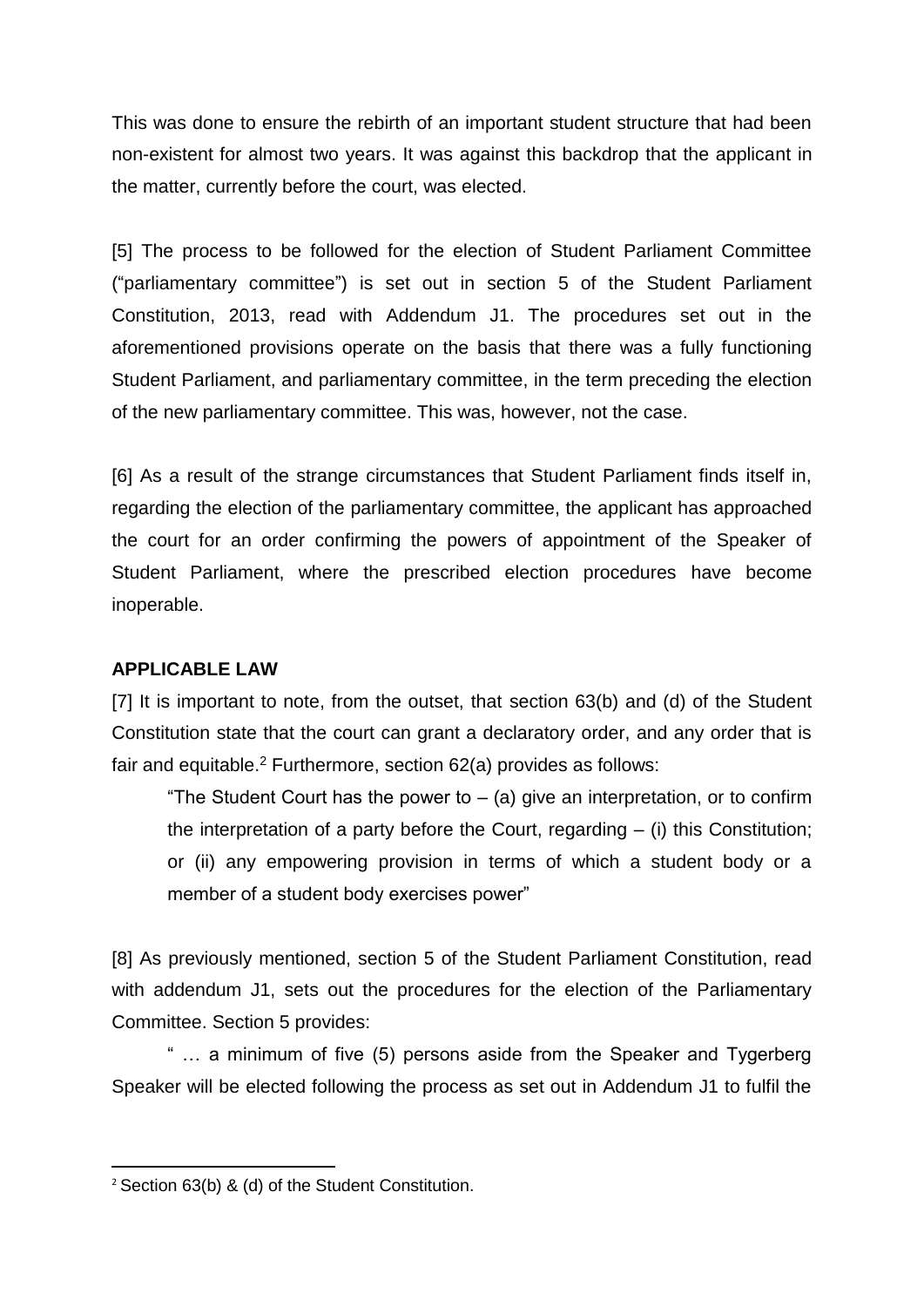portfolios as indicated in section 8 (compulsory portfolios of SPC) The number of Student Parliament Committee members may not exceed a total of fifteen (15)."<sup>3</sup> Addendum J1 sets out, *inter alia*, the persons required to review the parliamentary committee applications and conduct interviews. Addendum J1 states as follows:

"3. Incoming Speaker, outgoing Speaker, outgoing Accountability Chairperson, and outgoing Secretary-General reviews applications

4. Interviews by Panel consisting of

a. Incoming Speaker;

b. Outgoing Speaker;

c. Outgoing SPC Exec members;

d. One student selected by Student Parliament Committee from attendance lists;

e. Coordinator of Student Governance, in advisory capacity

f. Committee may also include two additional members if they choose to do so

 i. These two will not have any voting rights but will have participation rights;

 ii. These may be either students and/or staff as determined by Panel;"<sup>4</sup>

Furthermore, Addendum J1 sets out certain parties who will act as election conveners. These persons are:

"2. Election Convenors:

a. Outgoing Speaker

b. Outgoing Deputy Speaker Internal

c. Outgoing Deputy Speaker External

d. One student selected by Student Parliament Committee from attendance lists

e. Tygerberg Speaker (if possible)"<sup>5</sup>

[9] The applicant is, without a doubt, correct in his assertion that the rules of the Student Parliament Constitution, regarding the election of the parliamentary

**.** 

<sup>&</sup>lt;sup>3</sup> Section 5 of the Student Parliament Constitution, 2013.

<sup>4</sup> Student Parliament Constitution, Addendum J1.

<sup>5</sup> Student Parliament Constitution, Addendum J1.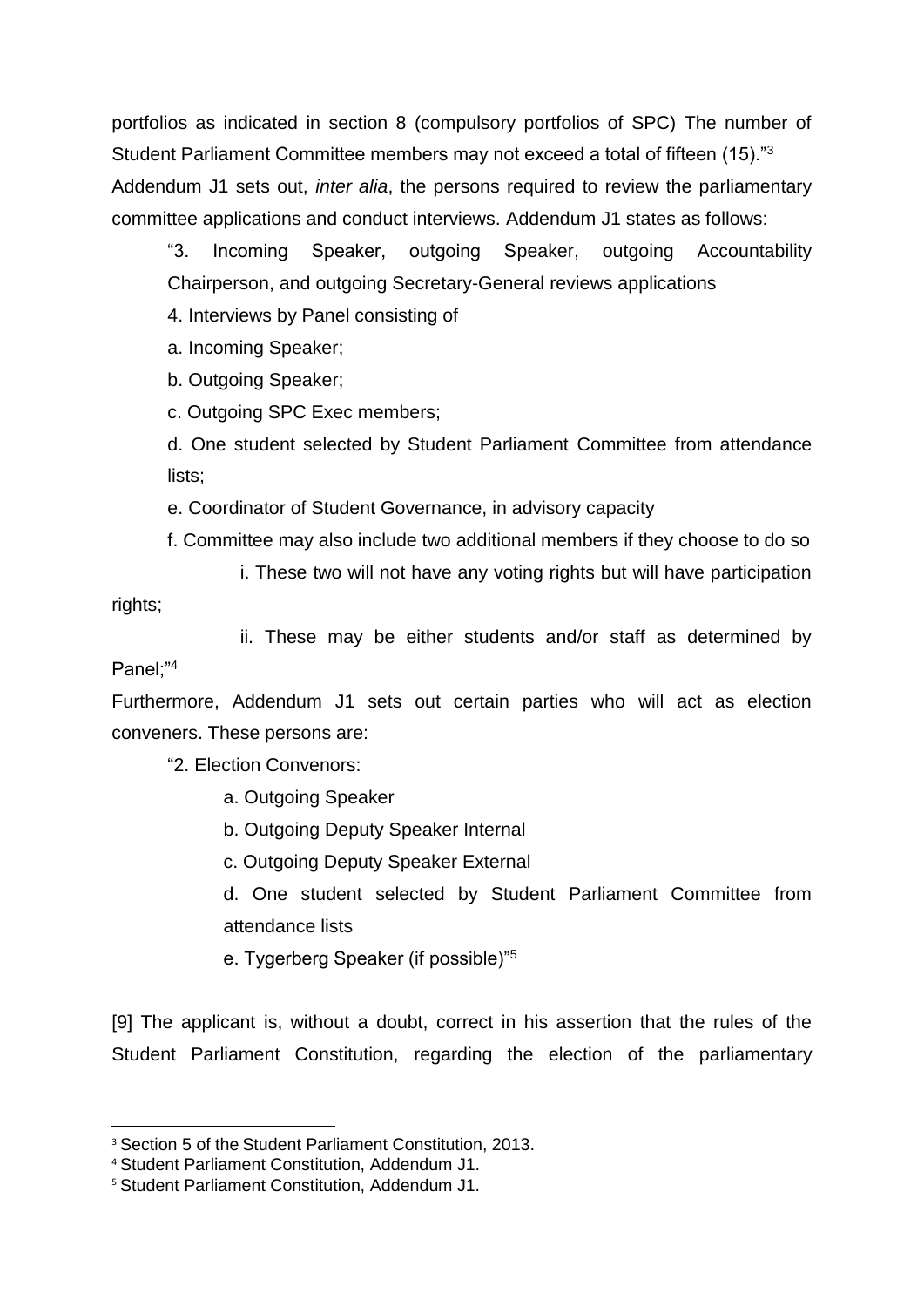committee, do not envisage a situation where there has not been a functioning Student Parliament for well over a year.

[10] According to the applicant, the remedy to this particular situation lies in Addendum I of the Student Parliament Constitution. The aforementioned Addendum gives the Speaker of Parliament the ability to appoint an acting speaker, should the speaker be physically absent from the Stellenbosch campus, from within the parliamentary committee or, should this not be possible, to appoint any student who would not be ineligible to serve on the parliamentary committee. The aforementioned provision, without a doubt, gives the Speaker a power of appointment should a particular circumstance arise, namely his absence from the Stellenbosch campus for more than 24 consecutive hours. According to the applicant, the reading of Addendum I can be extended, to allow the Speaker to appoint the members of the parliamentary committee.

[11] There are various theories of statutory interpretation that operate within South Africa's legal system, namely, *inter alia*, *literalism* and *intentionalism*. According to the *literalism* theory of interpretation, words should be interpreted according to their ordinary meaning, unless this would lead to absurdity, repugnancy or inconsistency. According to this approach, the exact wording of the relevant statutory provision should be followed. If Addendum I is read, and understood, in terms of the ordinary meaning of the words, as it stands, there is no way it can be understood to confer on the applicant the power to appoint the parliamentary committee. The literal interpretation of Addendum I only gives the Speaker the power to appoint an Acting Speaker should a certain situation arise, namely the Speaker's physical absence from the Stellenbosch campus for more than 24 consecutive hours.

[12] *Intentionalism*, as a theory of interpretation, focuses on giving effect to the intention of the drafters of the statutory provision, which in this case is the Student Parliament Constitution. It is highly unlikely that the drafters of the Student Parliament Constitution intended to give the Speaker of Student Parliament a *carte blanche* power of appointment, as the provision clearly limits the extent of the Speaker's power of appointment to a situation where there is a temporary absence of the Speaker's physical presence on the Stellenbosch campus. Furthermore, the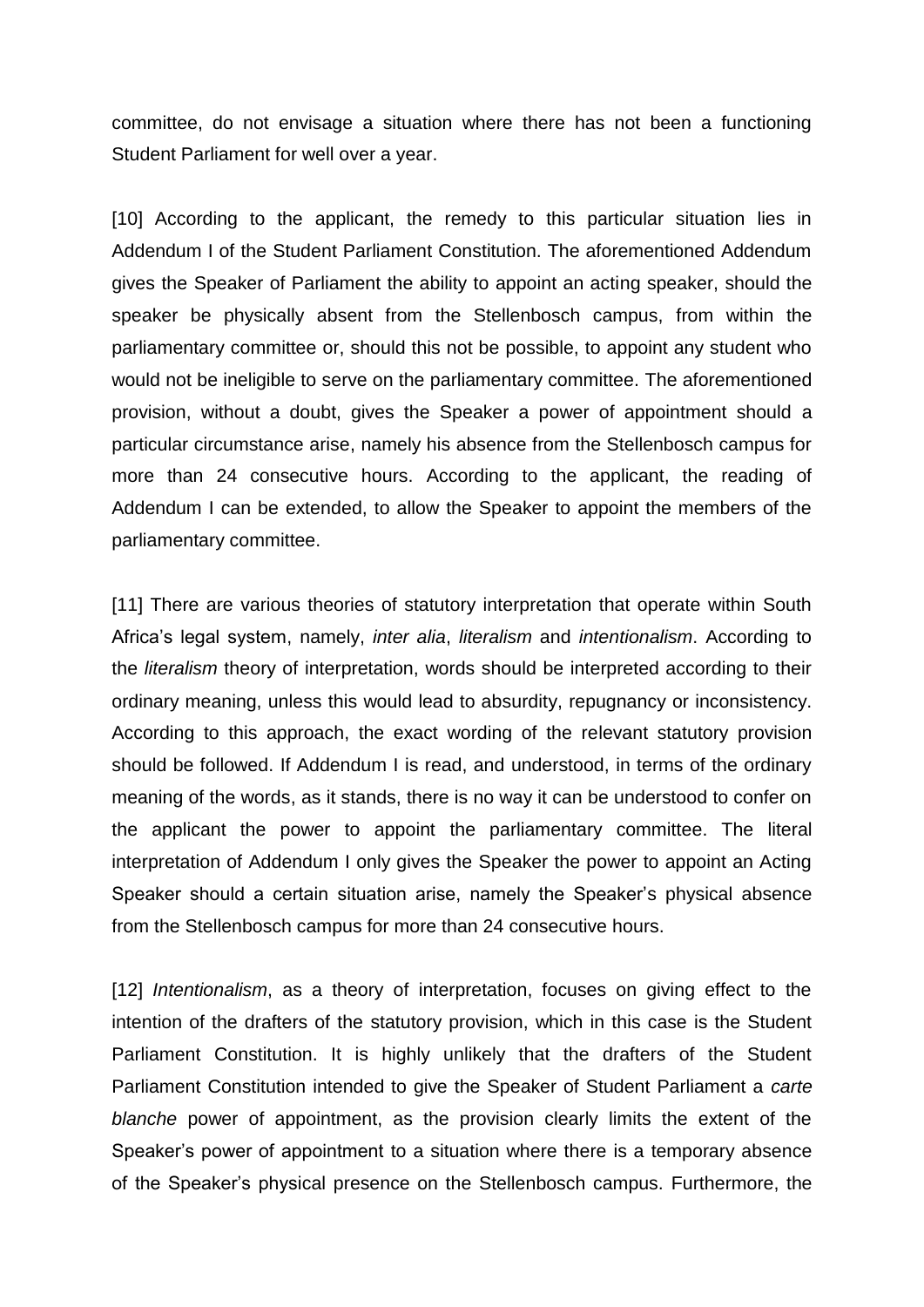purpose of the provision is to give the Speaker the power to make an appointment in a specific situation, not for any situation he, or she, sees fit.

[13] Therefore, to extend the power of appointment, set out in Addendum I, to allow the Speaker to appoint his own parliamentary committee, would result in a situation which the drafters of the Student Parliament Constitution could not have intended (regarding the specific provision). To suggest that simply because Addendum I confers a power of appointment on the Speaker, and is aimed at ensuring the functioning of Student Parliament, it can thus be extended to the present circumstance is, in the opinion of this court, ludicrous. Furthermore, this would undermine the entire parliamentary committee election process set out in Addendum J1, which envisages as process of review, and interview, by a group of panellists, regarding applications for the parliamentary committee.

[14] Due to the fact that the Student Parliament Constitution does not envisage a situation where there has not been, for a substantial period of time, a fully functioning Student Parliament, it was unlikely that the answer to the current problem would be found in the Student Parliament Constitution itself. A fair and equitable solution, which facilitates the transparent operation of Student Parliament, is thus required.

[15] In the alternative, the applicant asked the court to confirm the speaker's powers of appointment to establish an alternative review panel. The members of the review panel would then also serve as election conveners, in terms of section 5, read with Addendum J, of the Student Parliament Constitution. This is, in the opinion of the court, an effective solution to the problem at hand. The appointment of the review panel would, however, still have to be subject to the parliamentary committee eligibility requirements set out in Addendum J1. Furthermore, this would ensure that the review, and interview, process would be conducted by a body of panellists, which was the intention of the drafters of the Student Parliament Constitution, and not solely by the Speaker of Student Parliament. This would ensure that the election of the parliamentary committee is kept as close as practically possible, in light of the current circumstances, to the election process set out in the Student Parliament Constitution.